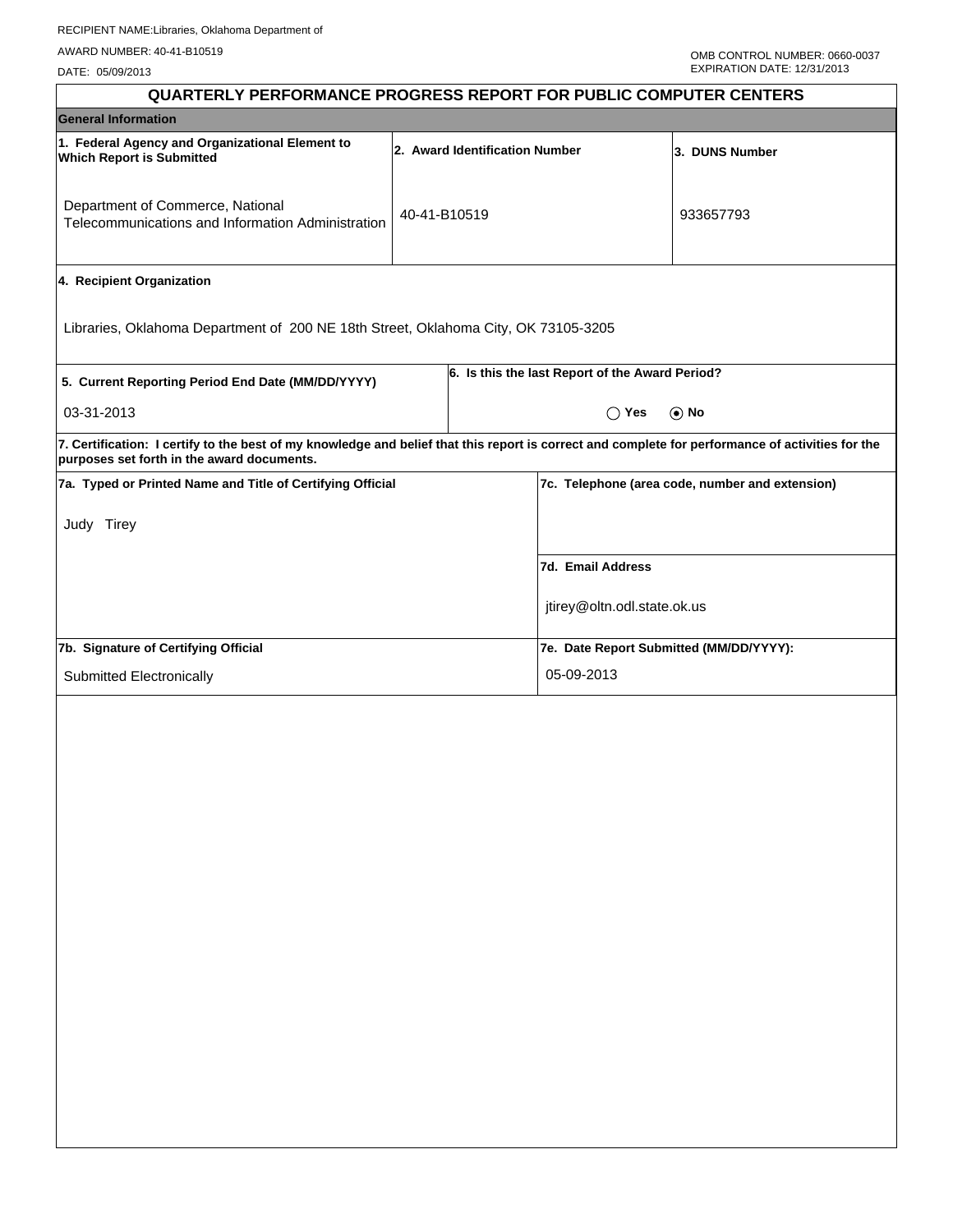DATE: 05/09/2013

**Project Indicators (This Quarter)**

### **1. Please describe significant project accomplishments completed during this quarter (600 words or less).**

The pace of grant activities continued to accelerate the first quarter of 2013. A trainer was selected and he organized and scheduled seven videoconference training sessions and has assisted with numerous technical issues. He has collaborated with the Okconnect libraries, city IT personnel and OneNet, the state government internet provider, to identify firewall and other connection issues. Each library has been registered to OneNet's Management Suite, had an address assigned and received a phonebook listing IP addresses of the other registered libraries. Additionally, each site has been assigned a recording alias that can be accessed by dialing the TMS at OneNet, which will result in their videoconference being recorded.

Six of the 15 libraries in the Eastern Oklahoma District Library System (EODLS) are participating in the Okconnect grant. Problems had developed with the internet connectivity configuration and had prevented utilizing the upgraded broadband. The Okconnect staff, EODLS Director and IT staff, various vendors and OneNet collaborated to identify the problem and determine an action plan.

The libraries have been busy offering a variety of computer classes. The Altus Public Library, a member of the Southern Prairie Library System, routinely offers ESL and Citizenship classes. With the areas increasing Hispanic population, these classes offer a valuable service to the community. Twenty nine Hispanic individuals attended the library's Preparation for Citizenship classes, passed the United States citizenship examination and became United States citizens. GED instruction, how to live a healthy lifestyle and classes on how to use the internet have been popular in this rural community.

The Library Director at the Miami Public Library (MPL) has captured the interest of the eleven members of the MPL Kids Book Club by combining their reading enjoyment with their love of computers. Rather than a traditional book discussion, these 3rd-5th graders shared their ideas about the books by blogging to each other in the library's new computer lab.

**2. Please provide the percent complete for the following key milestones in your project. Write "0" in the Percent Complete column and "N/ A" in the Narrative column if your project does not include this activity. If you provided additional milestones in your baseline report, please insert them at the bottom of the table. Figures should be reported cumulatively from award inception to the end of the most recent reporting quarter. Please provide a narrative description if the percent complete is different from the target provided in your baseline plan (300 words or less).**

|       | <b>Milestone</b>                         | <b>Percent</b><br>Complete | Narrative (describe your reasons for any variance from the baseline<br>plan or any other relevant information)                                       |
|-------|------------------------------------------|----------------------------|------------------------------------------------------------------------------------------------------------------------------------------------------|
|       | 2.a. Overall Project                     | 79                         | The majority of the upgrading and implementation stage has<br>been accomplished and the project is now entering the training<br>and marketing phase. |
|       | 2.b. Equipment / Supply Purchases        |                            | Progress reported in Question 4 below                                                                                                                |
|       | 2.c. Public Computer Centers Established |                            | Progress reported in Question 4 below                                                                                                                |
|       | 2.d. Public Computer Centers Improved    |                            | Progress reported in Question 4 below                                                                                                                |
| 2.e.  | <b>New Workstations Installed</b>        |                            | Progress reported in Question 4 below                                                                                                                |
|       | 2.f. Existing Workstations Upgraded      |                            | Progress reported in Question 4 below                                                                                                                |
|       | 2.g. Outreach Activities                 |                            | Progress reported in Question 4 below                                                                                                                |
|       | 2.h. Training Programs                   |                            | Progress reported in Question 4 below                                                                                                                |
| 2.i.1 | Other (please specify):                  |                            | Progress reported in Question 4 below                                                                                                                |

**3. Please describe any challenges or issues faced during this past quarter in achieving planned progress against the project milestones listed above. In particular, please identify any areas or issues where technical assistance from the BTOP program may be useful (600 words or less).**

Many challenges have occurred this quarter regarding videoconferencing technical issues and scheduling the trainer sessions.

The trainer is assisting Okconnect with technical issues. He is collaborating with the library and city IT personnel and OneNet, the state government internet provider where the Okconnect servers and blades are housed to identify firewall and other connection issues. Each library has been registered to OneNet's Management Suite, had an address assigned and received a 'phonebook' with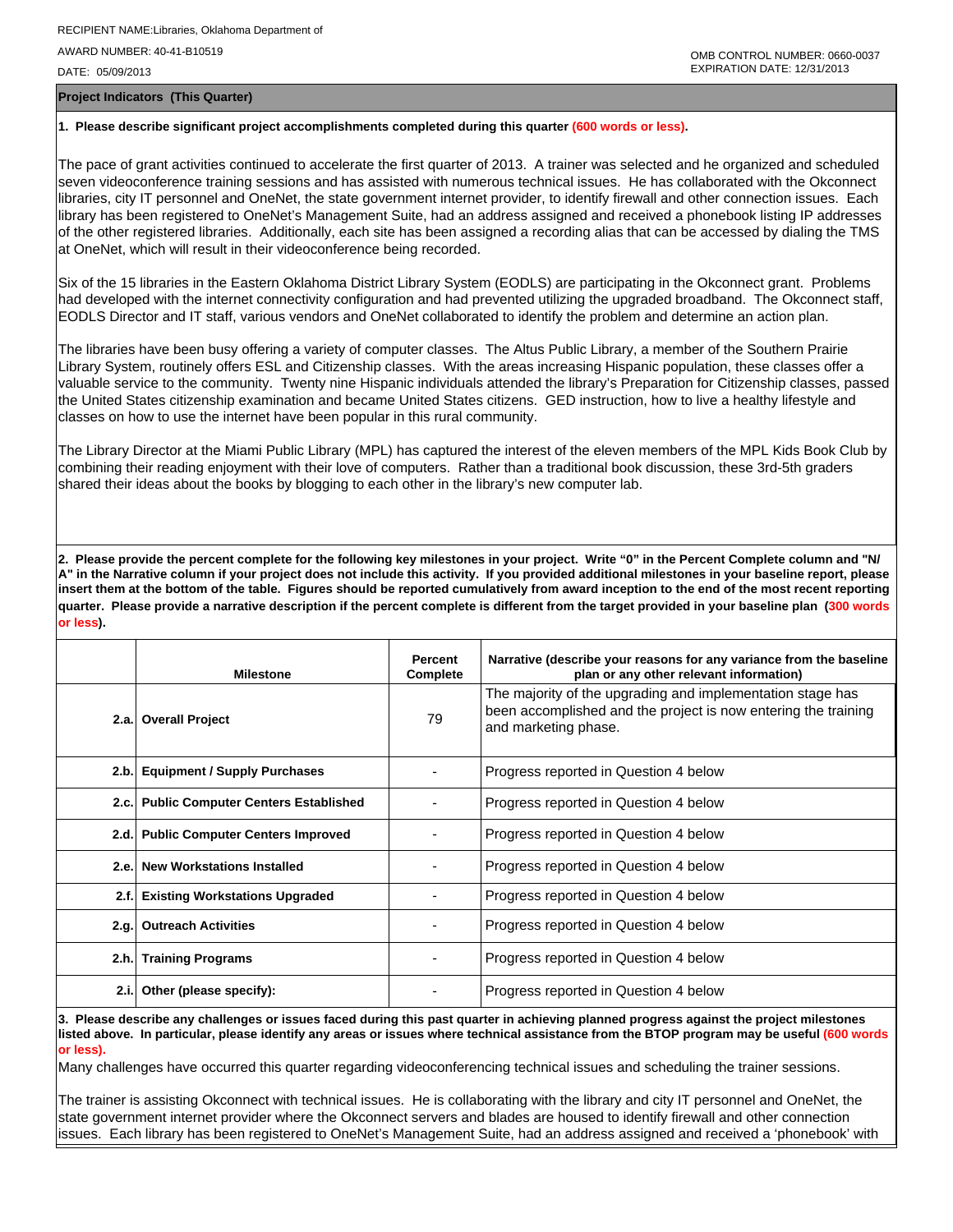## RECIPIENT NAME:Libraries, Oklahoma Department of AWARD NUMBER: 40-41-B10519

#### DATE: 05/09/2013

the other registered libraries. Utilizing the centralized Management Suite will make it easier to schedule and connect videoconferencing sessions with other Okconnect libraries. The 'phonebook' update will transmit information to each library's videoconferencing unit which will allow them to connect to other libraries in the state with a click of the button rather than typing each library's internet address. The Management Suite will allow libraries to easily be added to conferences with multiple sites across the state. In addition, each site can access the Management Suite at OneNet, and schedule their videoconference to be recorded. Ultimately, the Suite will update the software and maintain each unit remotely. Preparing and configuring each videoconferencing unit to allow this access can be a challenge.

Six of the fifteen libraries in the Eastern Oklahoma District Library System (EODLS) are participating in the Okconnect grant. Problems were identified with the configuration of internet connectivity which had prevented libraries from utilizing the upgraded broadband. Okconnect staff spent a significant portion of time coordinating communication and meetings between the EODLS Director, IT staff, various vendors and OneNet identifying the problem, deciding upon a resolution and scheduling the technician to accomplish the configuration.

Four libraries selected a new internet provider following bids received in the current Erate year. Staff assisted with administrative and billing changes during the change-over process.

**4. Please provide actual total numbers to date or typical averages for the following key indicators, as specified in the question. Write "0" in the Total column and "N/A" in the Narrative column if your project does not include this activity. Unless otherwise indicated below, figures should be reported cumulatively from award inception to the end of the most recent reporting quarter. Please provide a narrative explanation if the total is different from the target provided in your baseline plan (300 words or less).** 

| Indicator                                                                                                             | Total    | Narrative (describe your reasons for any variance from the baseline<br>plan or any other relevant information)          |
|-----------------------------------------------------------------------------------------------------------------------|----------|-------------------------------------------------------------------------------------------------------------------------|
| 4.a. New workstations installed and available<br>4.a. to the public                                                   | 332      | Completed. No variance from the baseline plan                                                                           |
| 4.b. Average users per week (NOT cumulative)                                                                          | 1.134    | 1, 134 equals the average users per week for 44 libraries. Total<br>weekly average users total 49,893 for this quarter. |
| 4.c. Number of PCCs with upgraded broadband<br>connectivity                                                           | 41       | Increased broadband capabilities are nearing completion.                                                                |
| 4.d. Number of PCCs with new broadband<br>wireless connectivity                                                       | 0        | ΝA                                                                                                                      |
| Number of additional hours per week<br>4.e. existing and new PCCs are open to the<br>public as a result of BTOP funds | $\Omega$ | ΝA                                                                                                                      |

**5. Training Programs. In the chart below, please describe the training programs provided at each of your BTOP-funded PCCs.**

| Name of Training Program      | Length of Program (per hour<br>basis) | <b>Number of Participants per</b><br>Program | <b>Number of Training Hours per</b><br>Program |
|-------------------------------|---------------------------------------|----------------------------------------------|------------------------------------------------|
| <b>GED Instruction; Altus</b> |                                       |                                              |                                                |
| <b>ESL Training; Altus</b>    |                                       |                                              |                                                |
| <b>ESL Training; Altus</b>    |                                       |                                              |                                                |
| <b>ESL Training; Altus</b>    |                                       |                                              |                                                |
| <b>ESL Training; Altus</b>    |                                       |                                              |                                                |
| <b>ESL Training; Altus</b>    |                                       |                                              |                                                |
| <b>ESL Training; Altus</b>    |                                       |                                              |                                                |
| <b>ESL Training; Altus</b>    |                                       | 5                                            | 5                                              |
| <b>ESL Training; Altus</b>    |                                       | 4                                            | 4                                              |
| Database Orientation; Altus   |                                       |                                              |                                                |
|                               |                                       |                                              |                                                |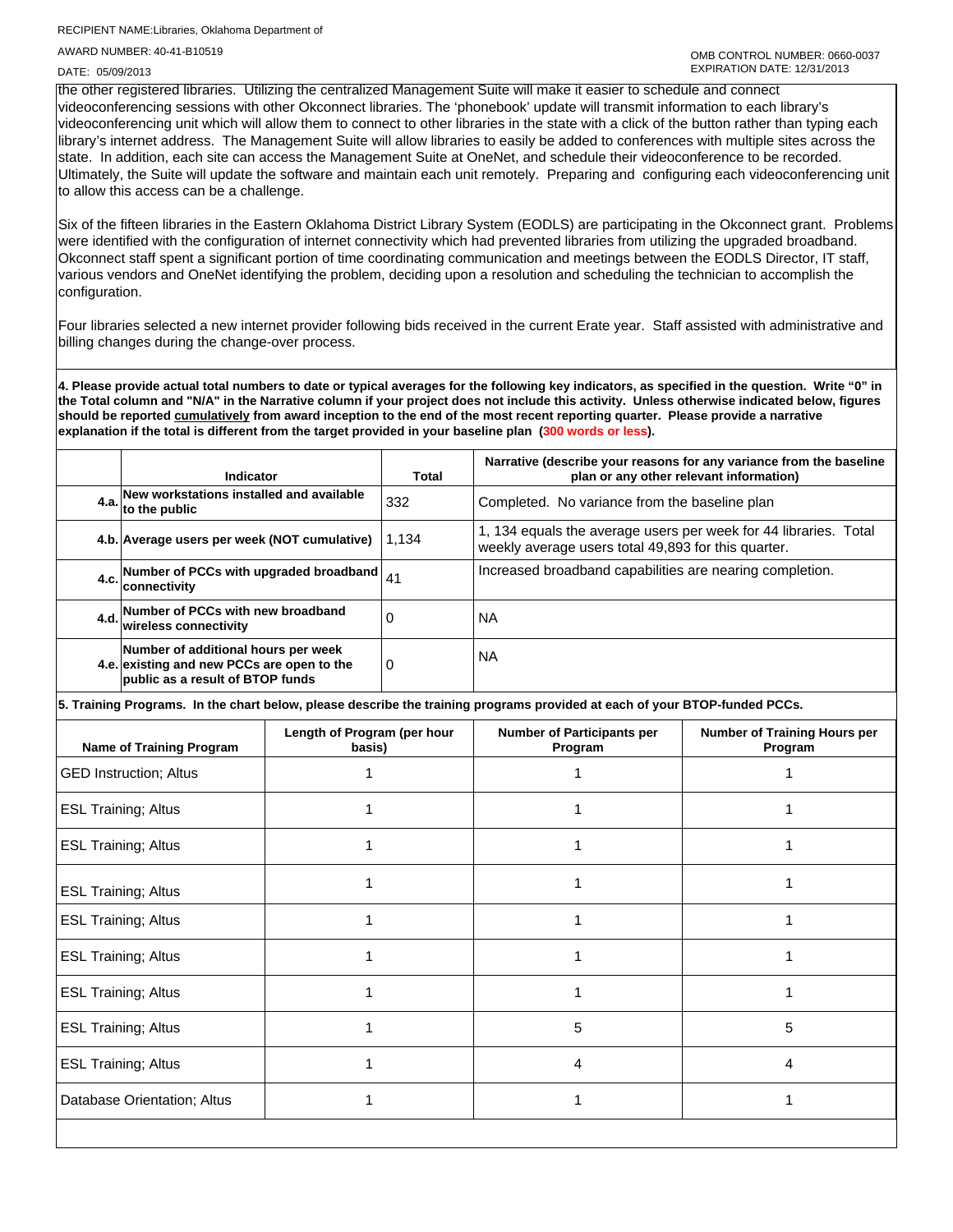| Videoconference; City of Altus,<br><b>Supervisor Training</b>                                      | $\overline{7}$ | 15             | 105                     |
|----------------------------------------------------------------------------------------------------|----------------|----------------|-------------------------|
| Videoconference; GPLC<br>Immigration 101; Immigration<br>Laws & Citizenship<br>Requirements; Altus | 3              | 17             | 51                      |
| Videoconference; GPLC<br>Immigration 101; Immigration<br>Laws & Citizenship<br>Requirements; Altus | 3              | 61             | 183                     |
| Videoconference; Food<br>Handlers' Certification; Training<br>& Laws; Altus                        | 9              | 152            | 1,368                   |
| Beginning Computer; Anadarko                                                                       | 1              | 1              | 1                       |
| Beginning Computer; Anadarko                                                                       | 1              | 1              | 1                       |
| E Reader; Chickasha Regional                                                                       | 1              | 2              | 2                       |
| E Reader; Chickasha Regional                                                                       | 1              | 8              | 8                       |
| E Reader; Chickasha Regional                                                                       | 1              | 4              | 4                       |
| Basic Internet; Chickasha<br>Regional                                                              | 1              | 2              | $\overline{2}$          |
| E Reader; Chickasha Regional                                                                       | 1              | 6              | 6                       |
| E Reader; Chickasha Regional                                                                       | 1              | 4              | 4                       |
| Internet/Facebook; Chickasha<br>Regional                                                           | 1              | 2              | $\overline{c}$          |
| E Reader; Chickasha Regional                                                                       | 1              | 8              | 8                       |
| E Reader; Chickasha Regional                                                                       | 1              | 6              | 6                       |
| Basic Computer; Chickasha<br>Regional                                                              | 1              | 2              | $\overline{\mathbf{c}}$ |
| E Reader; Chickasha Regional                                                                       |                | 4              | 4                       |
| E Reader; Chickasha Regional                                                                       | 1              | 8              | 8                       |
| E Reader; Chickasha Regional                                                                       | 1              | 4              | 4                       |
| E Reader; Chickasha Regional                                                                       | 1              | 6              | 6                       |
| Internet/Facebook; Chickasha<br>Regional                                                           | 1              | 2              | $\overline{2}$          |
| Microsoft Word 07; Chickasha<br>Regional                                                           | 1              | $\overline{c}$ | $\overline{2}$          |
| E Reader; Chickasha Regional                                                                       | 1              | 4              | 4                       |
| E Reader; Chickasha Regional                                                                       | 1              | 4              | 4                       |
| Microsoft Word 07; Chickasha<br>Regional                                                           | 1              | $\overline{c}$ | $\overline{c}$          |
| E Reader; Chickasha Regional                                                                       | 1              | 6              | $\,6$                   |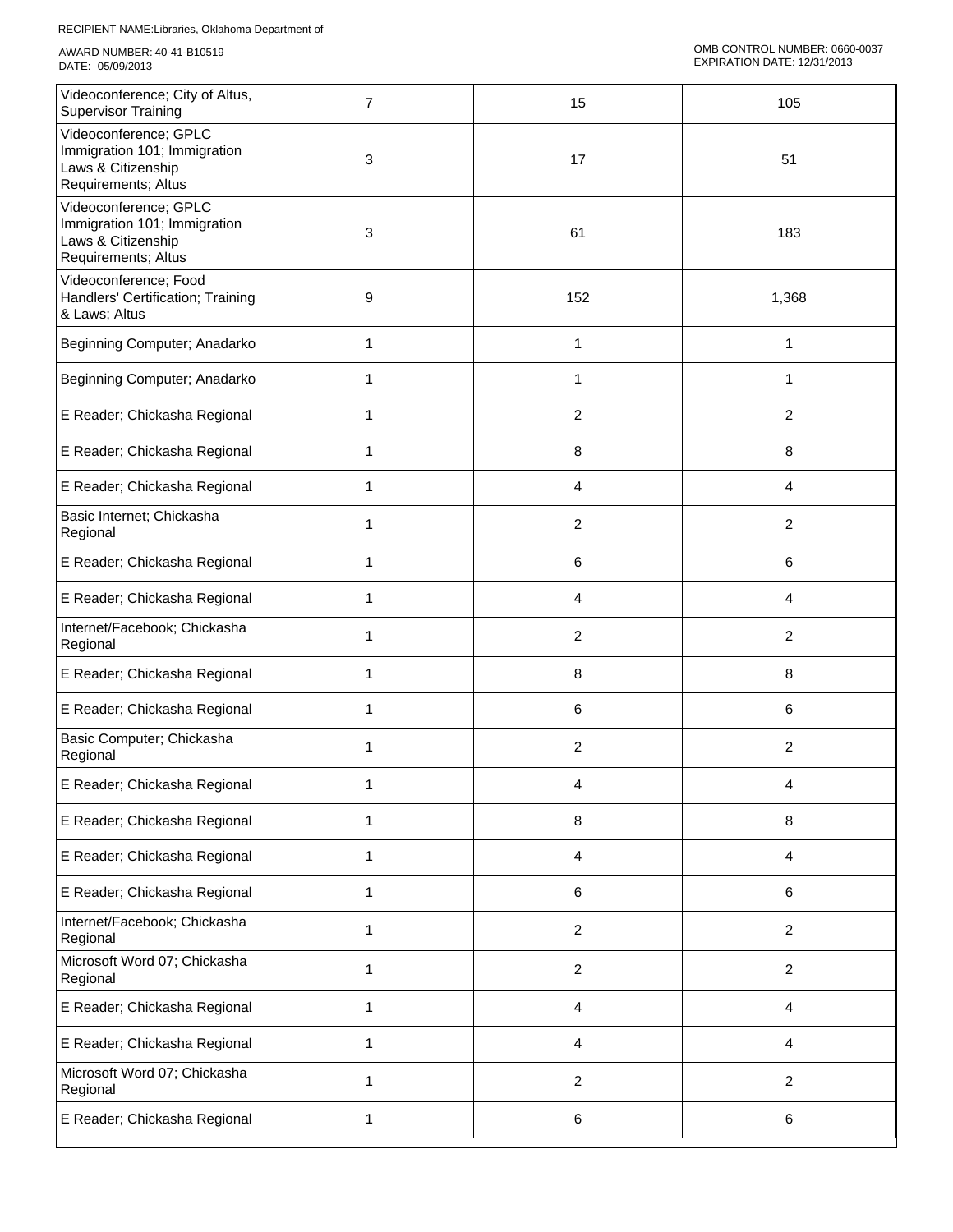| E Reader; Chickasha Regional                                                        | 1                       | 4                       | 4              |
|-------------------------------------------------------------------------------------|-------------------------|-------------------------|----------------|
| Videoconference OLA<br>Legislative Committee Meeting;<br>Chickasha Regional         | $\overline{2}$          | 3                       | 6              |
| Videoconference OLA Local<br>Arrangements Committee<br>Meeting; Chickasha Regional  | $\overline{2}$          | 12                      | 24             |
| E Reader; Chickasha Regional                                                        | $\overline{2}$          | 4                       | 8              |
| Surf the Web; Chickasha<br>Regional                                                 | 1                       | $\overline{\mathbf{c}}$ | $\overline{c}$ |
| Surf the Web; Chickasha<br>Regional                                                 | 1                       | $\overline{\mathbf{c}}$ | $\overline{2}$ |
| Microsoft Word 2010;<br>Chickasha Regional                                          | 1                       | 4                       | 4              |
| Videoconference OLA<br><b>Endowment Committee</b><br>Meeting; Chickasha Regional    | 2                       | $\overline{\mathbf{c}}$ | 4              |
| Videoconference OLA Local<br>Arrangements Committee<br>Meeting; Chickasha Regional  | $\overline{\mathbf{c}}$ | 17                      | 34             |
| E Reader; Atoka Co.                                                                 | 1                       | 8                       | 8              |
| Videoconference Oklahoma<br><b>Literacy Council Meeting;</b><br><b>Bartlesville</b> | 1                       | 2                       | $\overline{2}$ |
| Videoconference OLA Meeting;<br>Clinton                                             | 1                       | 1                       | 1              |
| Videoconference OLA Meeting;<br>Clinton                                             | $\overline{2}$          | 1                       | $\overline{2}$ |
| Videoconference OLA Meeting;<br>Clinton                                             | $\overline{2}$          | 1                       | $\overline{c}$ |
| Basic Apps on the Internet;<br>Stillwater                                           | 2                       | 8                       | 16             |
| E Reader for Kindle; Stillwater                                                     | 3                       | 9                       | 27             |
| E Reader for Nook; Stillwater                                                       | 4                       | 5                       | 20             |
| E Reader for Ipad; Stillwater                                                       | $\overline{c}$          | 10                      | 20             |
| Videoconference OLA<br>Legislative Committee Meeting;<br>Stillwater                 | $\overline{\mathbf{c}}$ | 1                       | $\overline{c}$ |
| Videoconference OLA<br>Executive Board; Stillwater                                  | 3                       | 6                       | 18             |
| City Website Maintenance;<br>Miami                                                  | 20                      | 24                      | 480            |
| Basic Internet; Miami                                                               | 1                       | $\overline{c}$          | $\overline{c}$ |
| Basic Internet; Miami                                                               | 1                       | $\overline{c}$          | $\overline{2}$ |
| Basic Internet; Miami                                                               | 1                       | $\overline{c}$          | $\overline{2}$ |
| Photoshop; Miami                                                                    | $\sqrt{2}$              | 4                       | 8              |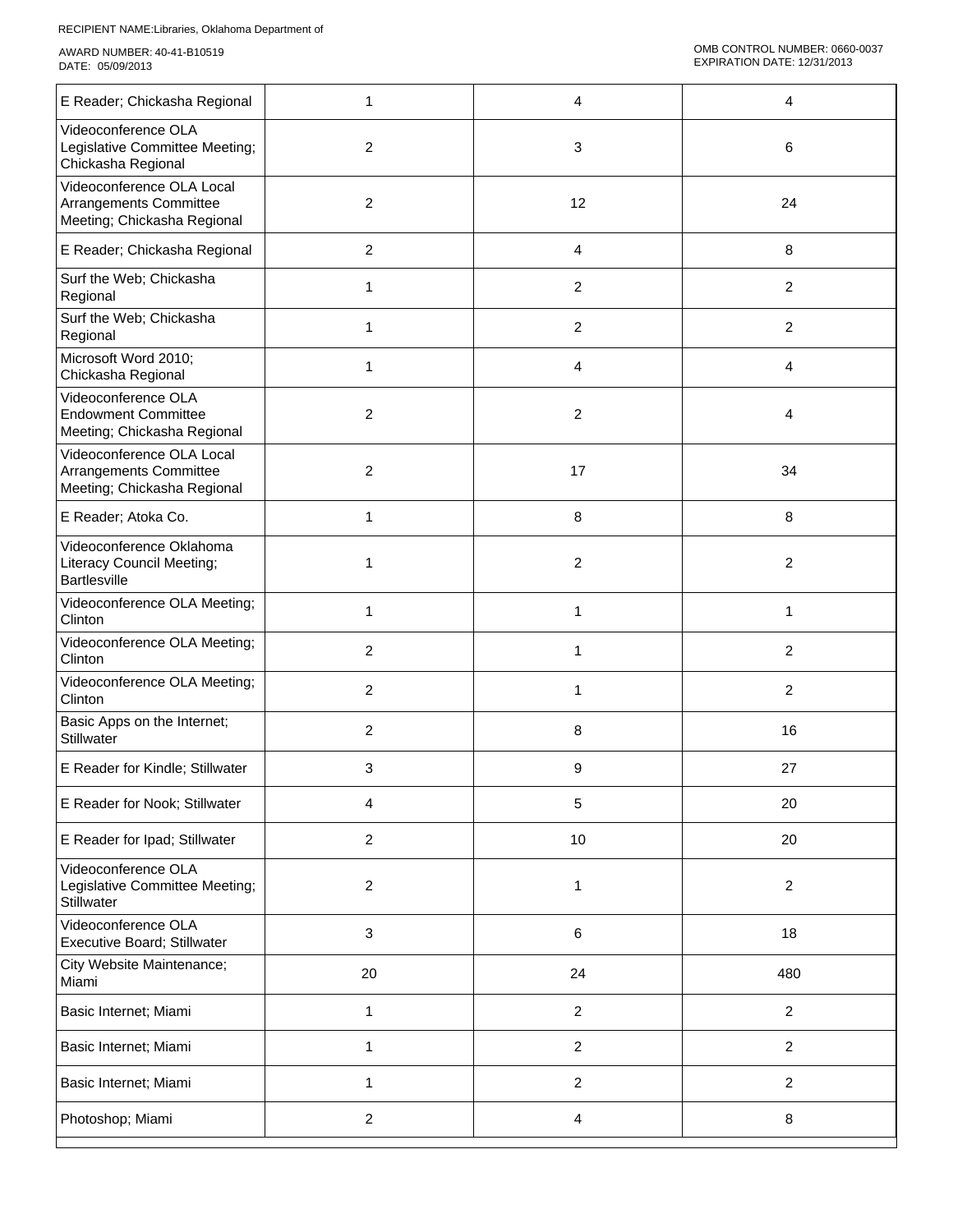| Microsoft Excel; Miami                                   | $\overline{c}$ | 6                         | 12             |
|----------------------------------------------------------|----------------|---------------------------|----------------|
| Genealogy; Durant                                        | $\overline{c}$ | 5                         | 10             |
| Microsoft Excel; Durant                                  | $\overline{c}$ | 4                         | 8              |
| Digital Photo Editing; Durant                            | $\overline{2}$ | $\overline{c}$            | 4              |
| Beginning Powerpoint; Durant                             | $\overline{2}$ | 4                         | 8              |
| Microsoft Excel; Durant                                  | $\overline{2}$ | 3                         | 6              |
| Digital Photo Editing; Durant                            | $\overline{c}$ | 5                         | 10             |
| Beginning Powerpoint; Durant                             | $\overline{c}$ | 4                         | 8              |
| Microsoft Excel; Durant                                  | $\overline{2}$ | 4                         | 8              |
| Digital Photo Editing; Durant                            | $\overline{c}$ | 4                         | 8              |
| Beginning Powerpoint; Durant                             | $\overline{2}$ | 3                         | 6              |
| Introduction to Genealogy;<br>Durant                     | $\overline{c}$ | 5                         | 10             |
| Digital Photo Editing; Durant                            | $\overline{c}$ | $\overline{c}$            | 4              |
| Digital Photo Editing; Durant                            | $\overline{c}$ | 5                         | 10             |
| Digital Photo Editing; Durant                            | $\overline{2}$ | $\overline{7}$            | 14             |
| <b>Beginning Microsoft Excel;</b><br>Durant              | $\overline{c}$ | 4                         | 8              |
| <b>Beginning Microsoft Excel;</b><br>Durant              | $\overline{c}$ | 3                         | 6              |
| <b>Beginning Microsoft Excel;</b><br>Durant              | $\overline{2}$ | 4                         | 8              |
| <b>Beginning Microsoft</b><br>Powerpoint; Durant         | $\overline{c}$ | 4                         | 8              |
| <b>Beginning Microsoft</b><br>Powerpoint; Durant         | $\overline{c}$ | 4                         | 8              |
| <b>Beginning Microsoft</b><br>Powerpoint; Durant         | $\overline{2}$ | $\ensuremath{\mathsf{3}}$ | 6              |
| Kindle/Nook; Duncan                                      | $\overline{2}$ | $10$                      | 20             |
| Ipad/Tablet; Duncan                                      | $\overline{2}$ | $\overline{7}$            | 14             |
| Videoconference; Library Board<br>Demonstration; El Reno | 1              | 8                         | 8              |
| Explore E Media; Enid                                    | $\mathbf{1}$   | 4                         | $\overline{4}$ |
| Explore E Media; Enid                                    | 1              | 1                         | $\mathbf{1}$   |
| Explore E Media; Enid                                    | 1              | $\mathbf{1}$              | 1              |
| Hardware Boot Camp; Enid                                 | 1              | 4                         | 4              |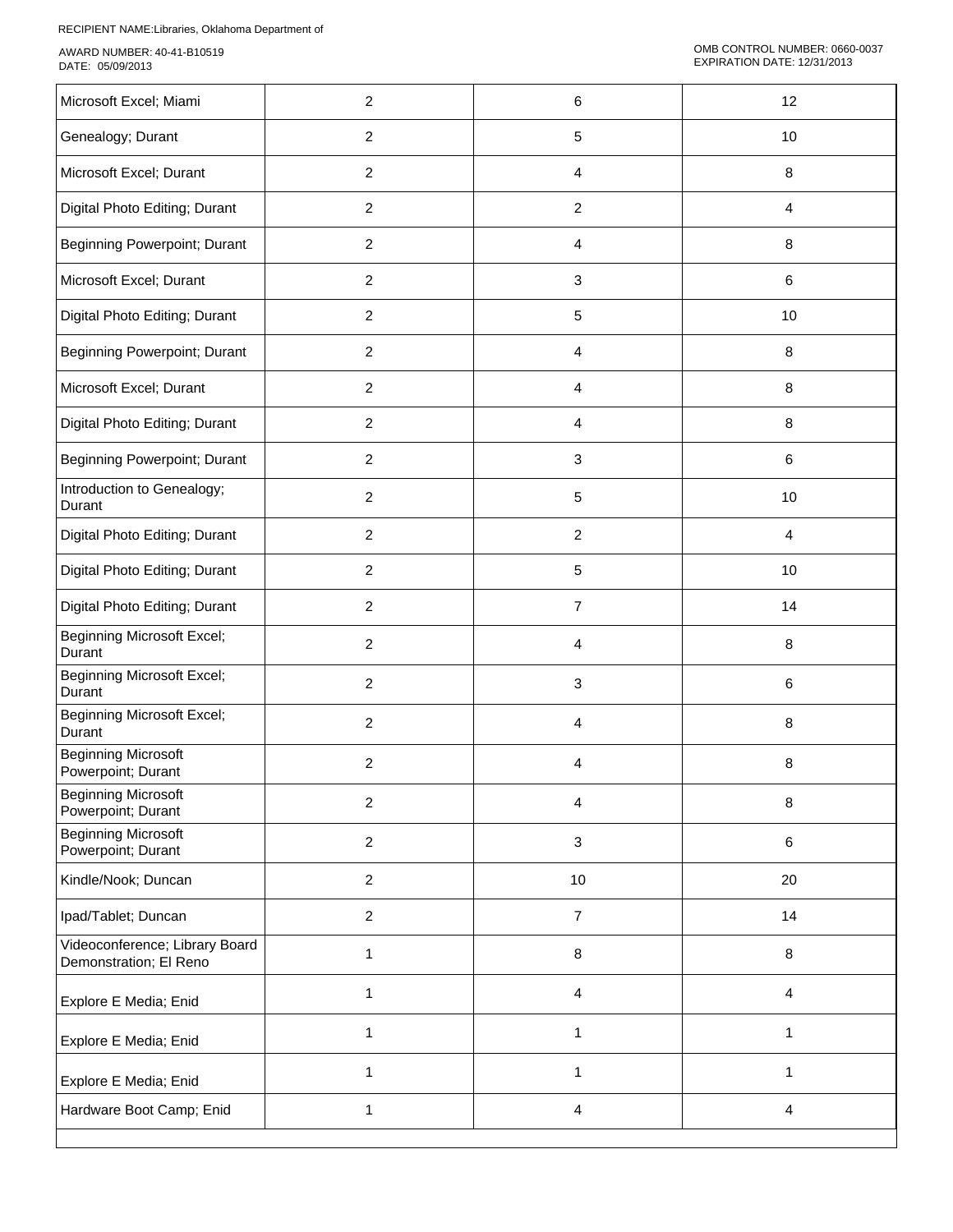| Hardware Boot Camp; Enid                                 | 1              | 5                         | 5              |
|----------------------------------------------------------|----------------|---------------------------|----------------|
| E Reader Setup; Enid                                     | 1              | $\overline{7}$            | $\overline{7}$ |
| E Reader Setup; Enid                                     | 1              | 1                         | 1              |
| E Reader Setup; Enid                                     | 1              | $\mathbf{3}$              | 3              |
| E Reader Setup; Enid                                     | $\mathbf{1}$   | $\overline{7}$            | $\overline{7}$ |
| Beginning Internet; Enid                                 | 1              | 11                        | 11             |
| Beginning Internet; Enid                                 | 1              | 7                         | $\overline{7}$ |
| E Mail 101; Enid                                         | 1              | 8                         | 8              |
| E Mail 101; Enid                                         | 1              | 4                         | $\overline{4}$ |
| Beyond Typewriters; Enid                                 | 1              | $\sqrt{5}$                | 5              |
| Beyond Typewriters; Enid                                 | 1              | $\ensuremath{\mathsf{3}}$ | $\mathbf{3}$   |
| Hardware Boot Camp; Enid                                 | 1              | 3                         | 3              |
| Hardware Boot Camp; Enid                                 | 1              | 5                         | 5              |
| Hardware Boot Camp; Enid                                 | 1              | 1                         | 1              |
| Beginning Internet; Enid                                 | 1              | $\sqrt{2}$                | $\overline{2}$ |
| E Reader Setup; Enid                                     | $\mathbf{1}$   | 11                        | 11             |
| E Mail 101; Enid                                         | $\mathbf{1}$   | $\overline{4}$            | 4              |
| Overdrive; Enid                                          | 1              | 27                        | 27             |
| <b>Beginning Computer; Grove</b>                         | $\overline{c}$ | 9                         | 18             |
| Introduction to E Books; Grove                           | $\overline{c}$ | 16                        | 32             |
| <b>Beginning Microsoft Word;</b><br>Grove                | $\overline{2}$ | 17                        | 34             |
| <b>Beginning Microsoft Excel;</b><br>Grove               | $\overline{c}$ | 12                        | 24             |
| <b>Beginning Computer; Grove</b>                         | $\overline{2}$ | $\, 8$                    | 16             |
| Basic Internet; Grove                                    | $\overline{2}$ | $\boldsymbol{9}$          | 18             |
| Introduction to E Books; Grove                           | $\overline{c}$ | $\sqrt{5}$                | 10             |
| <b>Beginning Microsoft Word;</b><br>Grove                | $\overline{c}$ | $\sqrt{5}$                | 10             |
| Videoconference Prepare for<br>Koha 3.10 Upgrade; Lawton | 1              | $\sqrt{3}$                | $\mathbf{3}$   |
| Videoconference Prepare for<br>Koha 3.10 Upgrade; Lawton | $\overline{c}$ | $\mathbf{1}$              | $\overline{c}$ |
|                                                          |                |                           |                |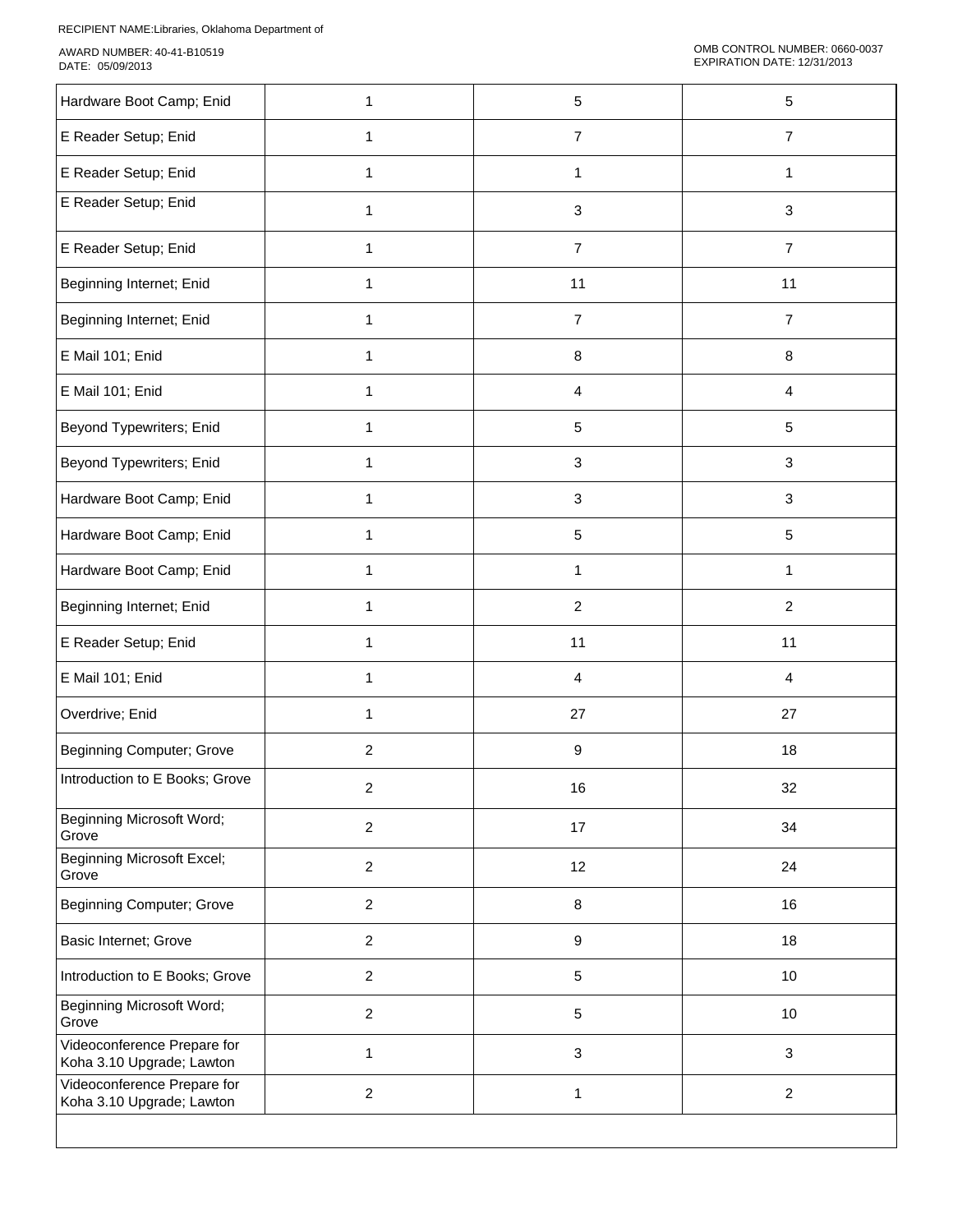| Videoconference Tech Soup<br>Multipoint Server; Lawton   | 1                       | 1                       | 1              |
|----------------------------------------------------------|-------------------------|-------------------------|----------------|
| E Reader; Love Co.                                       | $\overline{2}$          | 10                      | 20             |
| Videoconference Love Co.<br>Treasurer Training; Love Co. | 1                       | $\overline{c}$          | $\overline{2}$ |
| Computer Basics; Waurika                                 | $\overline{2}$          | 5                       | 10             |
| Internet Basics; Waurika                                 | $\overline{2}$          | 6                       | 12             |
| Internet Basics; Waurika                                 | $\overline{c}$          | 6                       | 12             |
| Advanced Microsoft Excel;<br>Miami                       | $\overline{c}$          | 6                       | 12             |
| Beginning E Mail; Miami                                  | 1                       | $\boldsymbol{2}$        | $\overline{2}$ |
| Power Point; Miami                                       | $\overline{c}$          | 5                       | 10             |
| Computer Basics; Miami                                   | $\mathbf{1}$            | $\overline{c}$          | $\overline{2}$ |
| <b>Basic Computer; Prague</b>                            | $\overline{c}$          | 5                       | 10             |
| Basic Computer; Pryor                                    | 1                       | 4                       | 4              |
| <b>Basic Computer; Pryor</b>                             | 1                       | 4                       | 4              |
| E Reader Cafe; Pryor                                     | 1                       | 3                       | 3              |
| E Reader Cafe; Pryor                                     | 1                       | $\overline{\mathbf{c}}$ | $\overline{c}$ |
| Excel Budgeting; Sallisaw                                | $\overline{2}$          | $\overline{c}$          | 4              |
| Computer Training; Sapulpa                               | $\overline{2}$          | 4                       | 8              |
| Library 101; Using Your E<br>Reader; Shawnee             | 2                       | 12                      | 24             |
| Library 101; Using Your E<br>Reader; Shawnee             | 2                       | 7                       | 14             |
| Prepare for the ACT with Learn-<br>A-Test; Shawnee       | 2                       | 9                       | 18             |
| How to Make Mailing Labels<br>Using Mail Merge; Shawnee  | $\overline{a}$          | $\boldsymbol{2}$        | $\overline{4}$ |
| Introduction to Computers;<br>Shawnee                    | $\overline{2}$          | 14                      | 28             |
| Introduction to the Internet;<br>Shawnee                 | $\overline{c}$          | 13                      | 26             |
| Getting Started with E Mail;<br>Shawnee                  | $\overline{c}$          | 13                      | 26             |
| Information Literacy Lab;<br>Shawnee                     | 1                       | 8                       | $\bf 8$        |
| <b>Exploring Pintrest; Shawnee</b>                       | $\overline{c}$          | $\overline{7}$          | 14             |
| <b>Brain Games for Seniors;</b><br>Shawnee               | $\overline{\mathbf{c}}$ | 5                       | 10             |
| Facebook 101; Shawnee                                    | $\overline{\mathbf{c}}$ | 3                       | $\,6\,$        |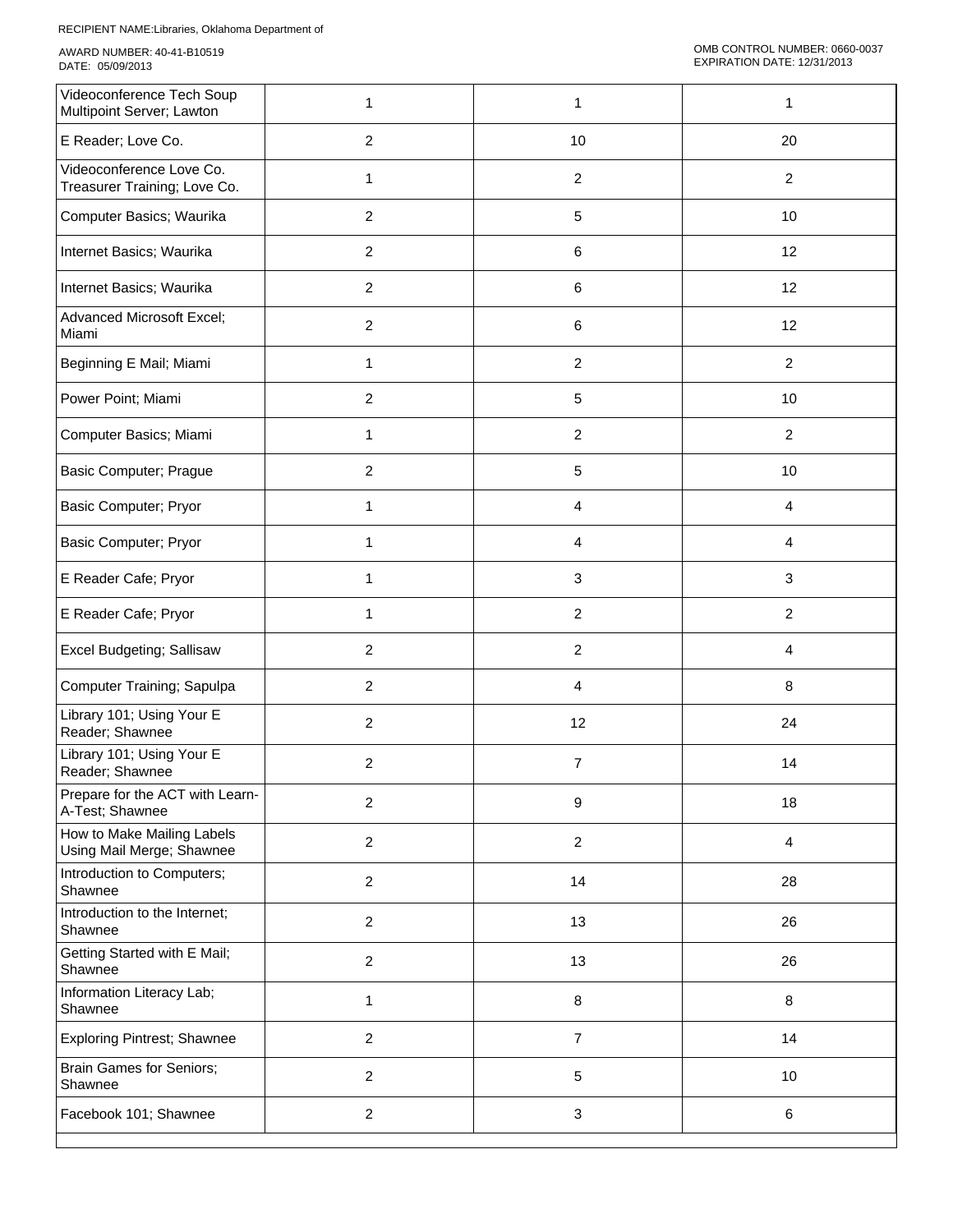| Improving Your Internet<br>Searching Skills; Shawnee              | $\overline{2}$ | $\overline{c}$            | 4                       |
|-------------------------------------------------------------------|----------------|---------------------------|-------------------------|
| Information Literacy Lab;<br>Shawnee                              | 1              | $\overline{7}$            | $\overline{7}$          |
| <b>Basic Word Processing;</b><br>Shawnee                          | $\overline{2}$ | 4                         | 8                       |
| Videoconference Public<br>Libraries Directors Council;<br>Shawnee | 3              | 25                        | 75                      |
| <b>AARP Tax Assistance;</b><br>Stillwater                         | 3              | 45                        | 126                     |
| <b>AARP Tax Assistance;</b><br>Stillwater                         | 3              | 19                        | 57                      |
| <b>AARP Tax Assistance;</b><br>Stillwater                         | 3              | 31                        | 91                      |
| <b>AARP Tax Assistance;</b><br>Stillwater                         | 3              | 33                        | 99                      |
| AARP Tax Assistance;<br>Stillwater                                | 3              | 24                        | 72                      |
| AARP Tax Assistance;<br>Stillwater                                | 3              | 23                        | 69                      |
| AARP Tax Assistance;<br>Stillwater                                | 3              | 28                        | 84                      |
| AARP Tax Assistance;<br>Stillwater                                | 3              | 29                        | 87                      |
| Using Picasa; Stillwater                                          | $\overline{c}$ | $\,6\,$                   | 12                      |
| E Reader; Sulphur                                                 | $\overline{c}$ | $\ensuremath{\mathsf{3}}$ | 6                       |
| E Reader; Johnston Co.                                            | $\overline{c}$ | 6                         | 12                      |
| Basic Computer; Watonga                                           | 1              | 1                         | 1                       |
| Basic Computer; Watonga                                           | $\mathbf{1}$   | $\mathbf{1}$              | $\mathbf{1}$            |
| Basic Computer; Watonga                                           | $\mathbf{1}$   | $\overline{c}$            | $\overline{2}$          |
| Basic Computer; Watonga                                           |                | $\boldsymbol{2}$          | $\overline{c}$          |
| Basic Computer; Watonga                                           | $\mathbf{1}$   | $\mathbf{1}$              | $\mathbf{1}$            |
| Internet Basics; Waurika                                          | $\overline{c}$ |                           | 12                      |
| Internet Basics; Waurika                                          | $\overline{c}$ | $\sqrt{5}$                | 10                      |
| Videoconference Northern<br>Oklahoma College Course;<br>Guthrie   | 3              | 8                         | 24                      |
| Beginning Computer; Anadarko                                      | 1              | $\, 8$                    | 8                       |
| Beginning Computer; Anadarko                                      | 1              | $\overline{\mathbf{4}}$   | $\overline{\mathbf{4}}$ |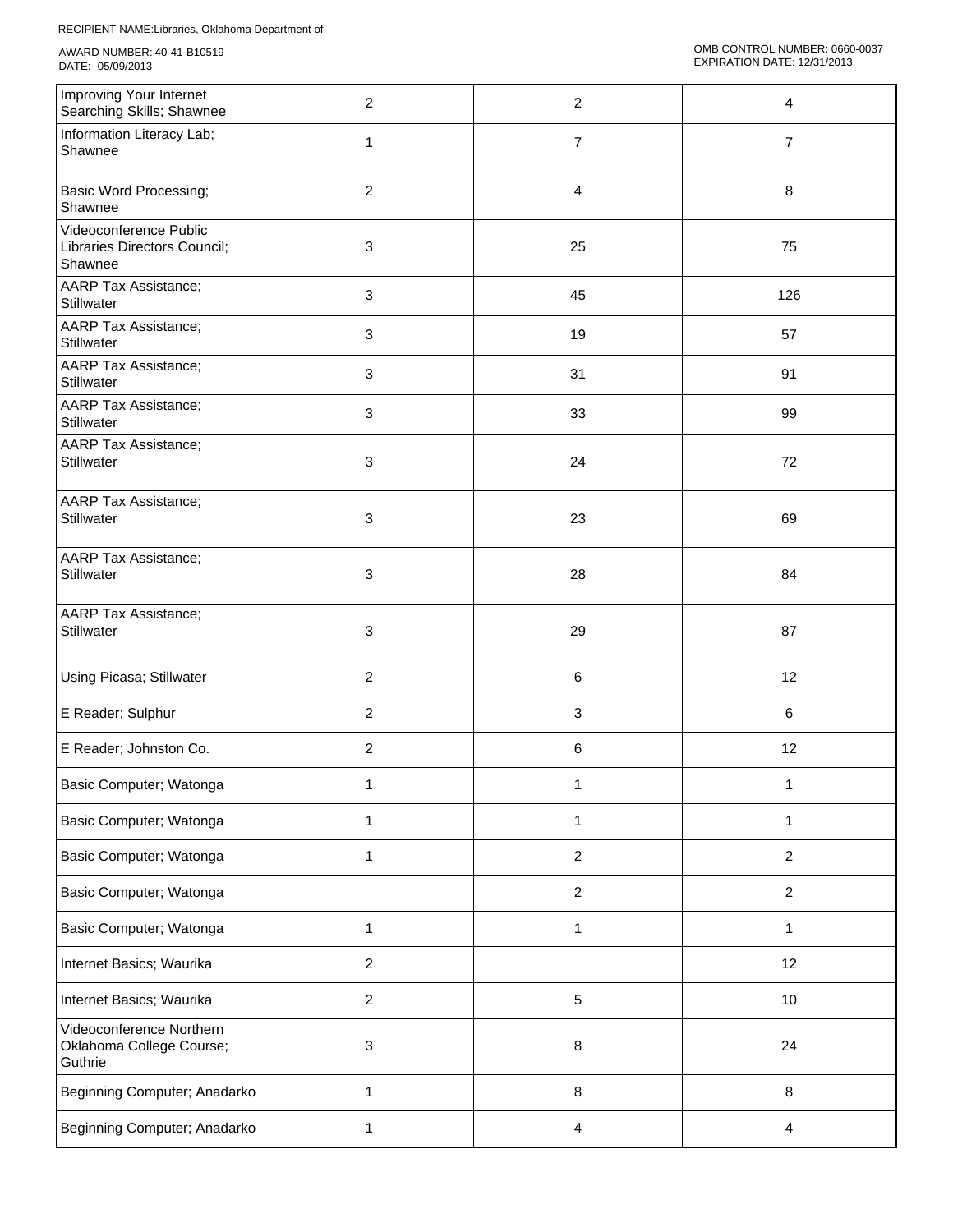| Beginning Computer; Anadarko                                           | 1              | $\overline{2}$ | $\overline{c}$ |
|------------------------------------------------------------------------|----------------|----------------|----------------|
| Videoconference Advanced<br>Public Library Administration;<br>Anadarko | 3              | 4              | 12             |
| E Reader; Duncan                                                       | $\mathbf{1}$   | 4              | 4              |
| E Reader; Duncan                                                       | 1              | 3              | 3              |
| E Reader; Duncan                                                       | 1              | 4              | 4              |
| E Reader; Duncan                                                       | 1              | 4              | 4              |
| Ipad/Tablet; Duncan                                                    | 1              | 2              | $\overline{2}$ |
| Ipad/Tablet; Duncan                                                    | 1              | 4              | 4              |
| Ipad/Tablet; Duncan                                                    | 1              | 3              | 3              |
| Ipad/Tablet; Duncan                                                    | 1              | 3              | 3              |
| Hardware Boot Camp; Enid                                               | 1              | $\sqrt{5}$     | 5              |
| Beginning Internet; Enid                                               | 1              | $\overline{7}$ | $\overline{7}$ |
| Facebook 101; Enid                                                     | 1              | 1              | 1              |
| E Mail 101; Enid                                                       | 1              | 5              | 5              |
| Beyond Typewriters; Enid                                               | 1              | 6              | 6              |
| Using Your E Reader or Tablet;<br>Enid                                 | 1              | 1              | 1              |
| Genealogy for Beginners;<br>Durant                                     | $\overline{2}$ | $\overline{2}$ | 4              |
| Digital Photo Editing; Durant                                          | $\overline{2}$ | 1              | $\overline{2}$ |
| Digital Photo Editing; Durant                                          | 2              | 5              | $10$           |
| Digital Photo Editing; Durant                                          | $\overline{c}$ | $\sqrt{2}$     | $\overline{4}$ |
| Intermediate Computers; Durant                                         | $\overline{c}$ | $\,6$          | 12             |
| Intermediate Computers; Durant                                         | $\overline{c}$ |                | 10             |
| Videoconference Advanced<br>Public Library Administration;<br>Durant   | 3              | 5              | 15             |
| <b>Beginning Computer; Grove</b>                                       | $\overline{c}$ | $\overline{4}$ | 8              |
| Beginning Internet; Grove                                              | $\mathbf{2}$   | $\overline{4}$ | 8              |
| Beginning Word; Grove                                                  | $\overline{c}$ | $\overline{4}$ | 8              |
| Beginning Excel; Grove                                                 | $\overline{c}$ | $\mathsf 3$    | 6              |
| Computer Basics; Waurika                                               | $\overline{c}$ | $\mathbf 5$    | 10             |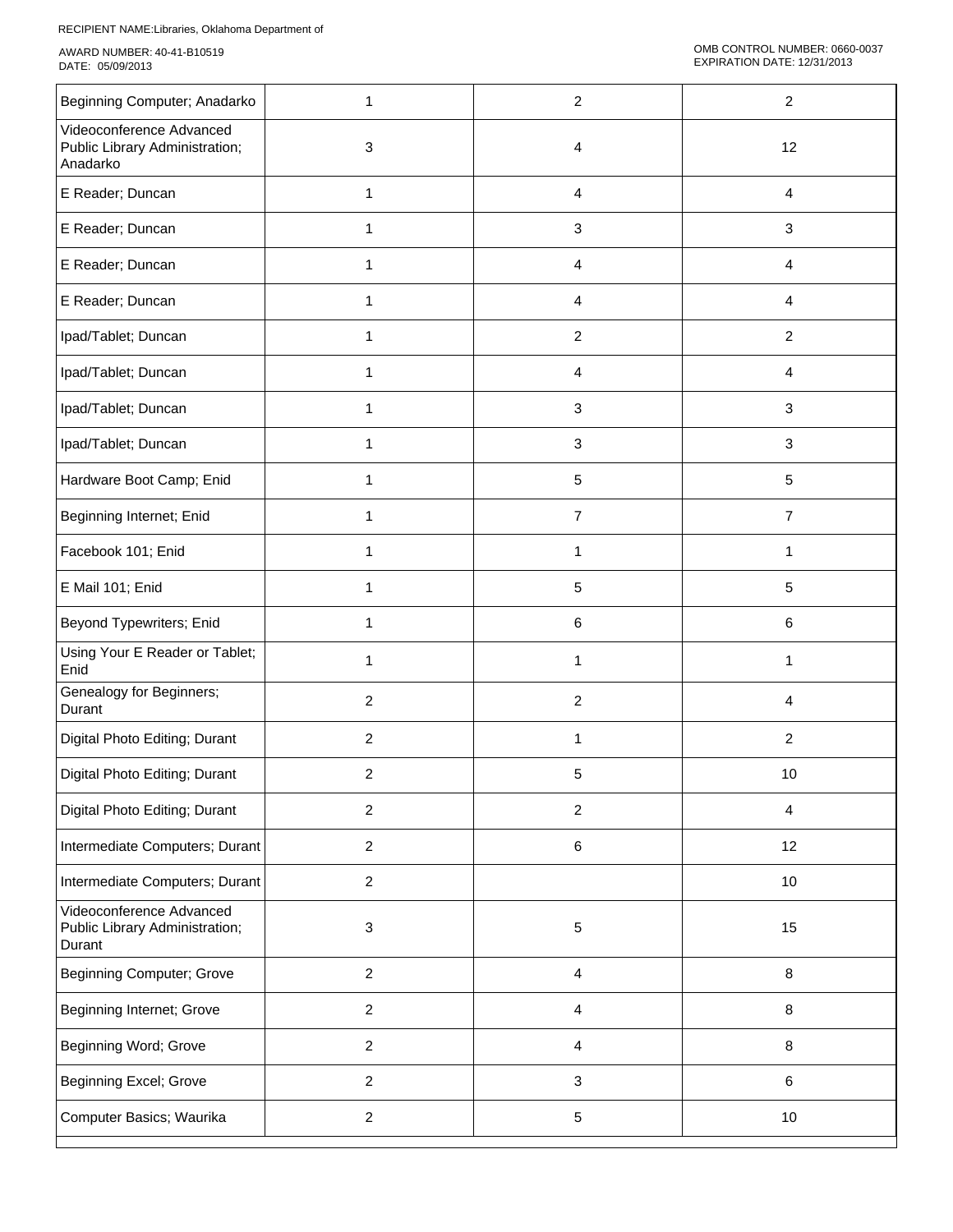| Internet Basics; Waurika                                     | $\overline{c}$ | 6                         | 12             |
|--------------------------------------------------------------|----------------|---------------------------|----------------|
| <b>Basic Email; Westville</b>                                | $\mathbf{1}$   | $\ensuremath{\mathsf{3}}$ | $\mathbf{3}$   |
| Basic Computers; Eufaula                                     | $\overline{2}$ | 4                         | 8              |
| Microsoft Word; Eufaula                                      | $\overline{2}$ | 4                         | $\,8\,$        |
| Email; Eufaula                                               | $\overline{2}$ | 5                         | 10             |
| Paint; Eufaula                                               | $\overline{2}$ | $\mathbf{3}$              | 6              |
| Basic Computers; Eufaula                                     | $\overline{2}$ | $\mathfrak{S}$            | $\,6\,$        |
| Basic Internet; Eufaula                                      | $\overline{2}$ | 4                         | $\,8\,$        |
| Facebook; Eufaula                                            | 3              | $\sqrt{5}$                | 15             |
| Kindle; Eufaula                                              | $\overline{2}$ | 3                         | 6              |
| Basic Computers; Eufaula                                     | $\overline{2}$ | 4                         | 8              |
| Online Catalog; Eufaula                                      | $\overline{2}$ | $\boldsymbol{2}$          | 4              |
| E Government Websites;<br>Eufaula                            | $\overline{2}$ | 1                         | $\overline{2}$ |
| Word Processing; Eufaula                                     | $\overline{2}$ | $\mathbf{3}$              | 6              |
| Selling on Amazon; Eufaula                                   | $\overline{2}$ | 4                         | $\,8\,$        |
| Basic Computers; Eufaula                                     | $\overline{2}$ | $\sqrt{5}$                | 10             |
| Facebook; Eufaula                                            | 3              | $\,6\,$                   | 18             |
| Kindle; Eufaula                                              | $\overline{2}$ | $\ensuremath{\mathsf{3}}$ | 6              |
| Basic Computers; Eufaula                                     | $\overline{2}$ | 5                         | 10             |
| Email; Eufaula                                               | 2              | 8                         | 16             |
| Internet Service & Connections;<br>Eufaula                   | 3              | 1                         | $\mathbf{3}$   |
| Basic Computers; Eufaula                                     | $\overline{a}$ | $\ensuremath{\mathsf{3}}$ | 6              |
| Finding Things on the Internet;<br>Eufaula                   | $\overline{a}$ | 1                         | $\overline{2}$ |
| <b>ESL Literacy Training, Altus</b>                          | 4              | $\ensuremath{\mathsf{3}}$ | 12             |
| <b>ESL Literacy Training, Altus</b>                          | 4              | 2                         | 8              |
| <b>ESL Literacy Training, Altus</b>                          | 4              | $\ensuremath{\mathsf{3}}$ | 12             |
| Basic Internet Instruction, Altus                            | $\overline{2}$ | $\ensuremath{\mathsf{3}}$ | 6              |
| Basic Internet Instruction, Altus                            | $\overline{c}$ | $\ensuremath{\mathsf{3}}$ | 6              |
| Videoconference City of Altus,<br>Supervisor Training, Altus | 8              | $\bf 8$                   | 64             |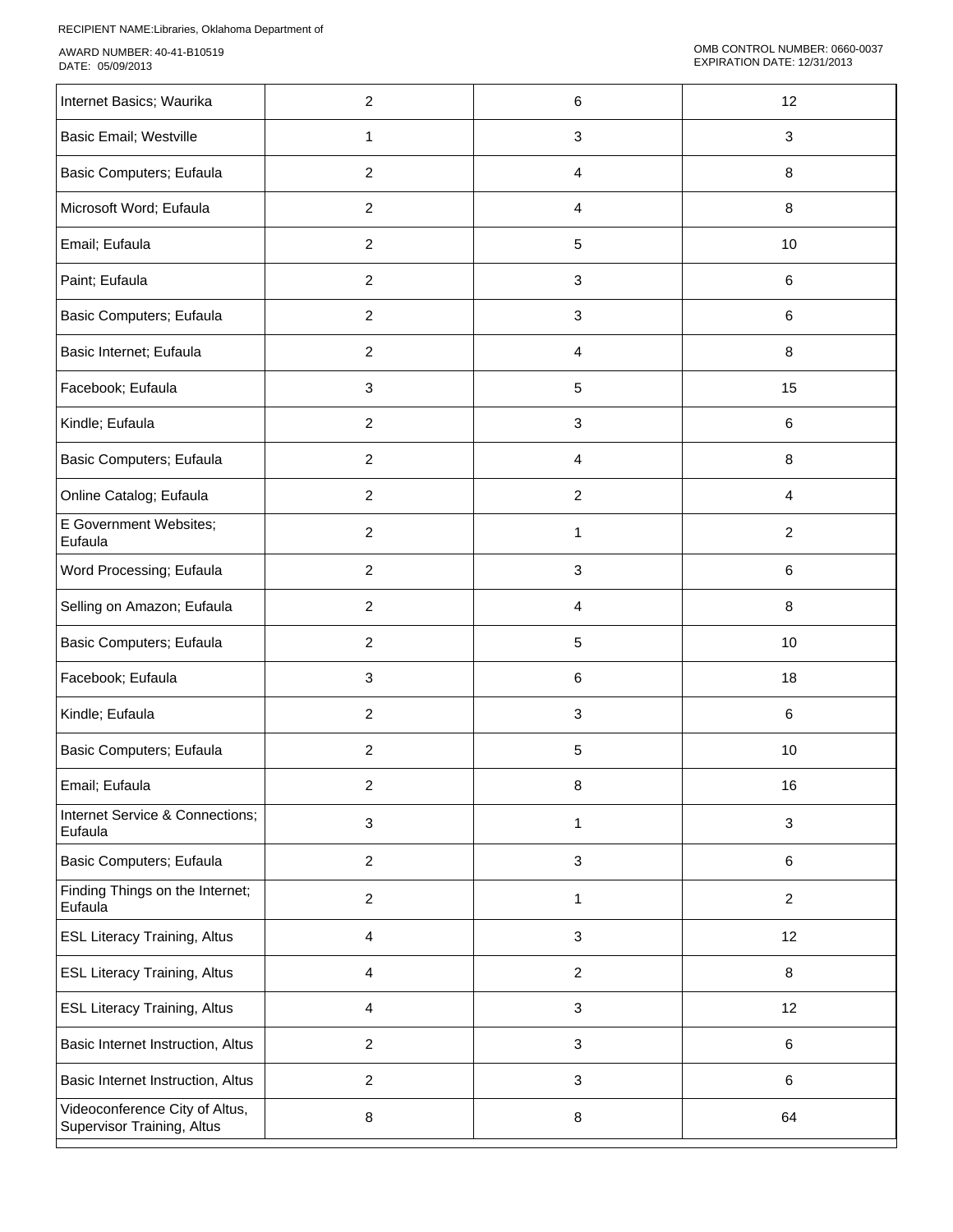| Introduction to Libraries, Pryor                                | 1              | 123            | 123             |
|-----------------------------------------------------------------|----------------|----------------|-----------------|
| Computer Use in Spanish;<br>Purcell                             | $\overline{c}$ | 8              | 16              |
| How to Search Ancestry.com                                      | $\overline{2}$ | 6              | 12              |
| Using the Keyboard & Mouse;<br>Tahlequah                        | 1              | 3              | $\sqrt{3}$      |
| Using the Keyboard & Mouse;<br>Tahlequah                        | 1              | $\overline{c}$ | $\overline{2}$  |
| Working with Windows;<br>Tahlequah                              | 1              | 3              | 3               |
| Working with Windows;<br>Tahlequah                              | $\overline{2}$ | 4              | 8               |
| Computer Maintenance;<br>Tahlequah                              | 1              | 3              | 3               |
| Computer Maintenance;<br>Tahlequah                              | $\overline{2}$ | 4              | 8               |
| Basic Computer Use in<br>Spanish; Purcell                       | $\overline{c}$ | 5              | 10              |
| African American Geneology<br>Resources; Purcell                | $\overline{c}$ | 6              | 12              |
| Basic Computer Use; Purcell                                     | $\overline{c}$ | 4              | 8               |
| Internet Basics; Purcell                                        | $\overline{c}$ | $\overline{c}$ | 4               |
| Basic Computer Use in<br>Spanish; Purcell                       | $\overline{2}$ | 8              | 16              |
| Basic Email; Purcell                                            | $\overline{c}$ | $\overline{c}$ | 4               |
| Genealogy & the Internet;<br>Purcell                            | 2              | 5              | $10$            |
| Computers Inside & Out;<br>Tahlequah                            | 1              | 2              | 2               |
| Computers Inside & Out;<br>Tahlequah                            | $\overline{2}$ | $\sqrt{5}$     | 10 <sub>1</sub> |
| Videoconference; Sign<br>Language Class Refresher;<br>Tahlequah | 1              | 5              | 5               |
| Videoconference; Tahlequah<br>Camera Club; Tahlequah            | $\overline{2}$ | 25             | 50              |
| <b>Basic Computers; Prague</b>                                  | $\overline{a}$ | $\mathbf{3}$   | 6               |
| Bargain Hunting on the Internet;<br>Shawnee                     | $\overline{2}$ | 18             | 36              |
| AARP Tax Service; Shawnee                                       | 3              | 44             | 132             |
| AARP Tax Service; Shawnee                                       | $\mathbf{3}$   | 31             | 93              |
| AARP Tax Service; Shawnee                                       | 3              | 26             | 78              |
|                                                                 |                |                |                 |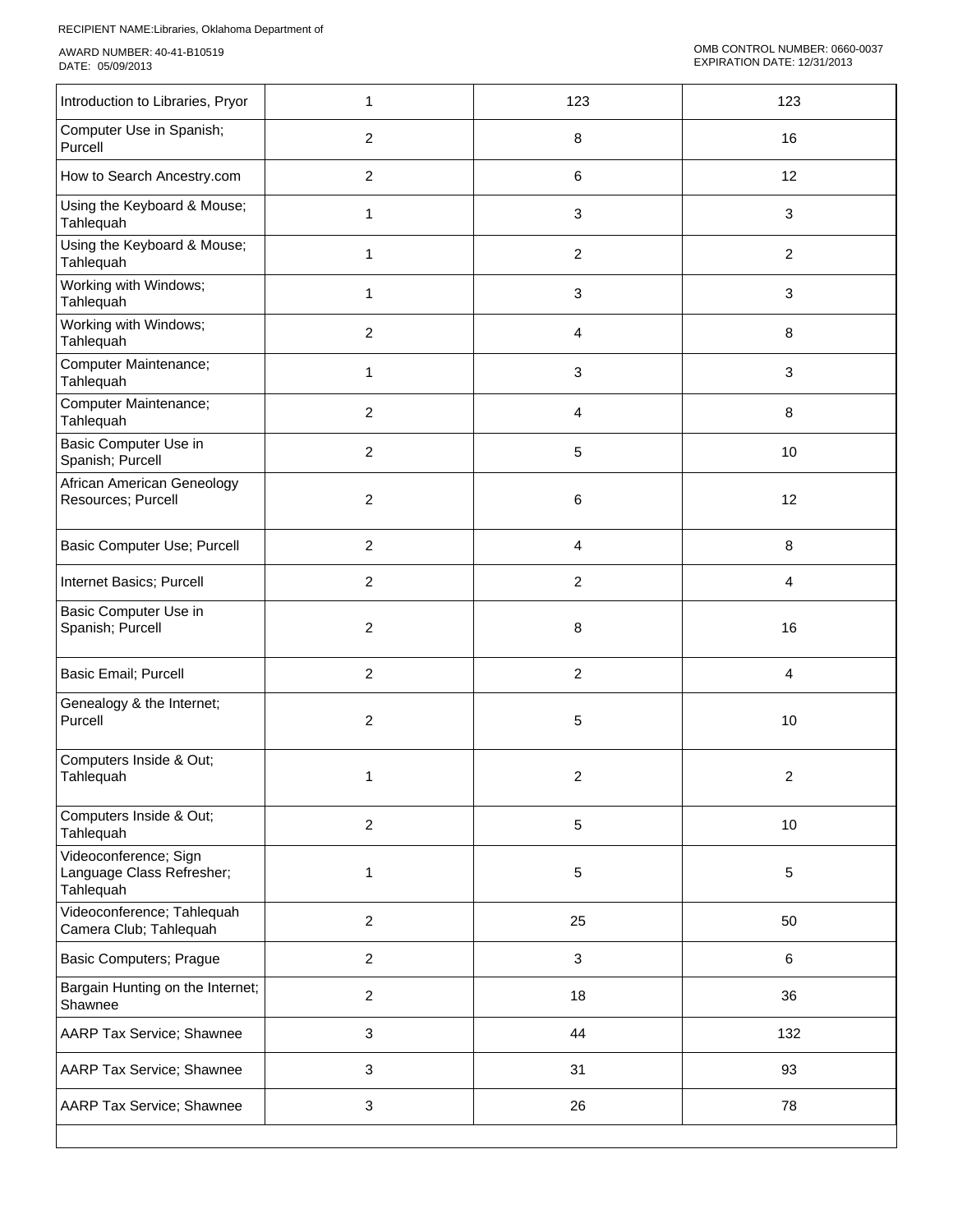| AARP Tax Service; Shawnee                                                          | 3              | 23                        | 69                |
|------------------------------------------------------------------------------------|----------------|---------------------------|-------------------|
| AARP Tax Service; Shawnee                                                          | 3              | 32                        | 96                |
| Basic Computer Use for Adults<br>with Developmental Difficulties;<br>Shawnee       | 3              | $\boldsymbol{7}$          | 21                |
| AARP Tax Service; Shawnee                                                          | 3              | 26                        | 78                |
| Experience Works;<br>Employment; Wagoner                                           | $\overline{2}$ | 5                         | 10                |
| Experience Works; Resume<br>Writing; Wagoner                                       | $\overline{c}$ | 5                         | $10$              |
| Experience Works; Back into<br>the Job Market; Wagoner                             | $\overline{c}$ | 5                         | 10                |
| Experience Works;<br>Communication Skills; Wagoner                                 | $\overline{c}$ | 5                         | 10                |
| Videoconference; ODL<br><b>Advanced Public Library</b><br>Administration; Wagoner  | 4              | 3                         | 12                |
| <b>GED Instruction; Altus</b>                                                      | $\overline{c}$ | $\boldsymbol{2}$          | 4                 |
| <b>GED Instruction; Altus</b>                                                      | $\overline{2}$ | $\overline{2}$            | 4                 |
| <b>GED Instruction; Altus</b>                                                      | $\overline{c}$ | $\ensuremath{\mathsf{3}}$ | 6                 |
| <b>ESL Instruction; Altus</b>                                                      | 3              | $\mathbf{1}$              | $\mathbf{3}$      |
| <b>ESL Instruction; Altus</b>                                                      | 3              | $\boldsymbol{2}$          | 6                 |
| Citizenship Training; Altus                                                        | $\overline{7}$ | $\overline{7}$            | 49                |
| Healthy Lifestyles; Altus                                                          | 4              | 3                         | 12                |
| Learn to Use the Internet; Altus                                                   | 4              | $\ensuremath{\mathsf{3}}$ | 12                |
| Videoconference; ODL<br><b>Advanced Public Library</b><br>Administration; Anadarko | 3              | 4                         | $12 \overline{ }$ |
| E Reader; Duncan                                                                   | 1              | 4                         | 4                 |
| E Reader; Duncan                                                                   | 1              | $\,$ 5 $\,$               | 5                 |
| E Reader; Duncan                                                                   | $\mathbf{1}$   | 6                         | 6                 |
| Ipad/Tablet; Duncan                                                                | $\mathbf{1}$   | 5                         | $\sqrt{5}$        |
| Ipad/Tablet; Duncan                                                                | $\mathbf{1}$   | $\ensuremath{\mathsf{3}}$ | 3                 |
| Ipad/Tablet; Duncan                                                                | 1              | $\overline{c}$            | $\overline{c}$    |
| Ipad/Tablet; Duncan                                                                | 1              | $\boldsymbol{2}$          | $\overline{a}$    |
| Genealogy for Beginners;<br>Durant                                                 | $\overline{c}$ | $\boldsymbol{2}$          | 4                 |
| Digital Photo Editing; Durant                                                      | $\overline{2}$ | 1                         | $\overline{c}$    |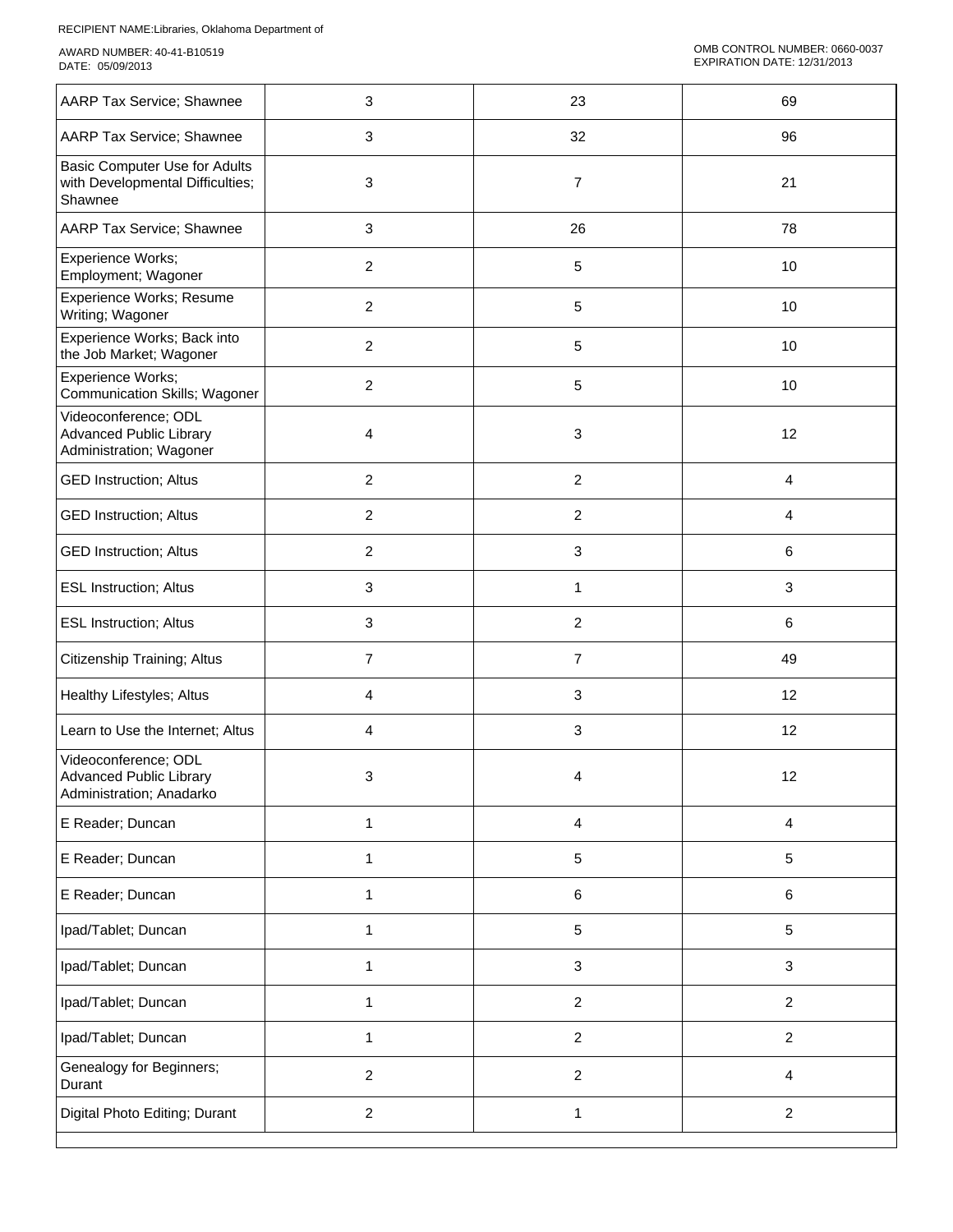| Intermediate Computers; Durant                                                   | 2              | 6                       | 12             |
|----------------------------------------------------------------------------------|----------------|-------------------------|----------------|
| Intermediate Computers; Durant                                                   | $\overline{2}$ | 5                       | $10$           |
| Videoconference; ODL<br><b>Advanced Public Library</b><br>Administration; Durant | 3              | 5                       | 15             |
| Hardware Boot Camp; Enid                                                         | $\mathbf{1}$   | 5                       | 5              |
| Beginning Internet; Enid                                                         | 1              | $\overline{7}$          | 14             |
| Facebook 101; Enid                                                               | 1              | 1                       | 1              |
| Email 101; Enid                                                                  | 1              | 5                       | 5              |
| Beyond Typewriters; Enid                                                         | 1              | 6                       | 6              |
| Using Your Ereader or Tablet;<br>Enid                                            | 1              | 1                       | 1              |
| Beginning Word; Grove                                                            | 2              | 4                       | 8              |
| Beginning Excel; Grove                                                           | $\overline{c}$ | 3                       | 6              |
| Basic Internet; Miami                                                            | 1              | 2                       | $\overline{c}$ |
| Basic Internet; Miami                                                            | 1              | 2                       | $\overline{c}$ |
| Microsoft Word; Miami                                                            | $\overline{2}$ | 4                       | 8              |
| Microsoft Word; Miami                                                            | $\overline{c}$ | 4                       | 8              |
| Kids Blog; Miami                                                                 | 1              | 11                      | 11             |
| Basic Internet; Miami                                                            | 1              | $\overline{2}$          | $\overline{2}$ |
| Basic Internet; Miami                                                            | 1              | $\overline{\mathbf{c}}$ | $\overline{2}$ |
| Excel Financial; Miami                                                           | 2              | 3                       | 6              |
| AARP Tax Assistance;<br>Stillwater                                               | 3              | 45                      | 135            |
| <b>AARP Tax Assistance;</b><br><b>Stillwater</b>                                 | 3              | 19                      | 57             |
| Using Picasa, Stillwater                                                         | $\overline{c}$ | 6                       | 12             |
| AARP Tax Assistance;<br>Stillwater                                               | 3              | 31                      | 93             |
| AARP Tax Assistance;<br>Stillwater                                               | 3              | 33                      | 99             |
| <b>AARP Tax Assistance;</b><br>Stillwater                                        | 3              | 24                      | 72             |
| <b>AARP Tax Assistance;</b><br>Stillwater                                        | 3              | 28                      | 84             |
| AARP Tax Assistance;<br>Stillwater                                               | 3              | 29                      | 87             |
| Basic Computer; Watonga                                                          | 1              | $\mathbf{1}$            | $\mathbf{1}$   |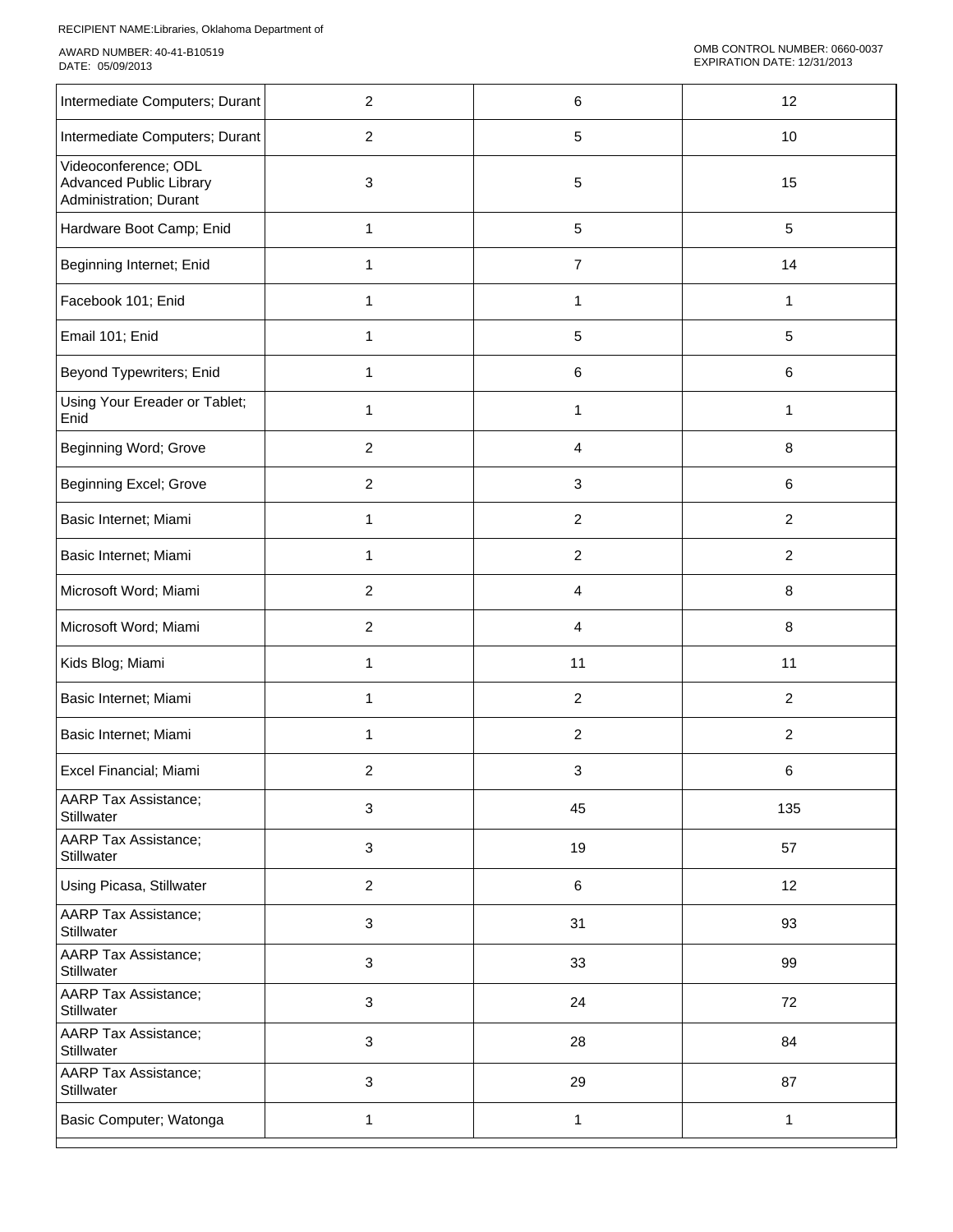| Basic Computer; Watonga                                                             |    |    |
|-------------------------------------------------------------------------------------|----|----|
| Basic Computer; Watonga                                                             | 2  |    |
| Basic Email; Sulphur                                                                | 4  |    |
| Resume; Sulphur                                                                     | 4  |    |
| Videoconference Love County<br>Quilting Guild, Instruction/<br>Conference; Marietta | 32 | 32 |
| Online Health Information;<br>Tishomingo                                            | 24 | 96 |
| Internet II; Tishomingo                                                             | 3  |    |
| Email; Tishomingo                                                                   | 3  |    |

Add Training Program Remove Training Program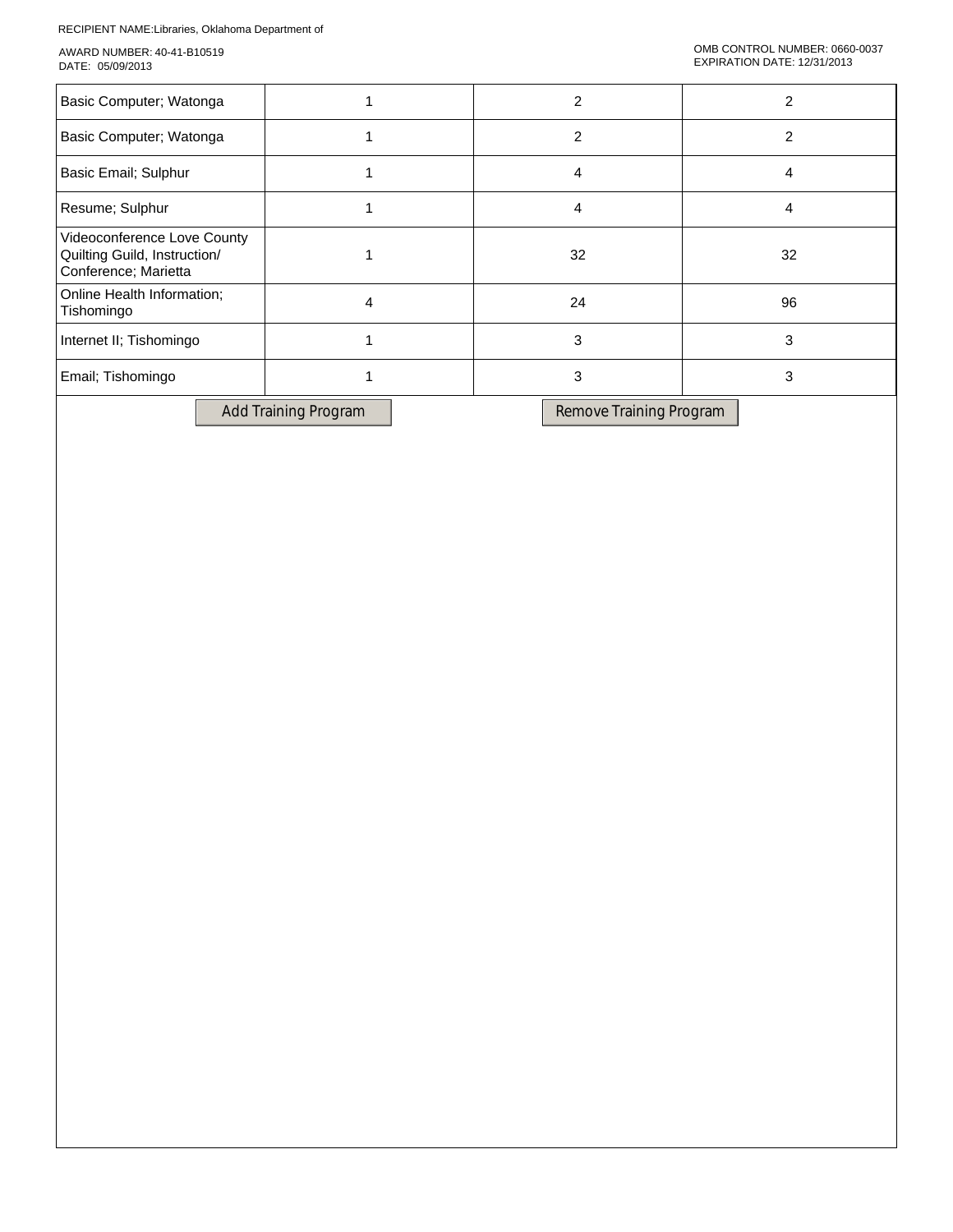**Project Indicators (Next Quarter)**

## **1. Please describe significant project accomplishments planned for completion during the next quarter (600 words or less).**

The second quarter of 2013 will be busy! Videoconference small group training will be almost completed as well as the trainer visits to each Okconnect library. A Consultant from the Office of Library Development at the Oklahoma Department of Libraries (ODL) as well as one Okconnect staff will attend each training session. ODL Consultants routinely assist libraries in regions throughout the state so it is imperative they receive training in equipment usage, and other issues in order to answer inquiries and problem solve after the grant period ends.

Okconnect librarians will be using the trainer's Moodle website to practice their videoconferencing skills. They will complete homework assignments utilizing the equipment and connecting to various websites on the internet which offer educational experiences such as museums, music, art, science and other information available to the public through videoconferencing.

The Okconnect staff anticipates that the major technical issues will be solved and that usage of the videoconference equipment will increase substantially.

Okconnect staff and librarians will begin contacting area businesses, local chambers, city officials, and other community groups who have expressed an interest in using the videoconference equipment to invite them to the library and schedule group training sessions. An RFP will be issued to select a professional company to develop the outreach campaign for Okconnnect library videoconferencing services.

The Integris Jim Thorpe Rehabilitation Center will continue their Clinical Development/Clinical Education Series (CES) courses via teleconference at fourteen Okconnect libraries. Oklahoma health care workers can receive their continuing education training without having to drive to an Integris location, thus saving time and money. Disease support group meetings are also available to Oklahoma citizens via teleconference at their local libraries.

**2. Please provide the percent complete anticipated for the following key milestones in your project as of the end of the next quarter. Write "0" in the second column if your project does not include this activity. Figures should be reported cumulatively from award inception to the end of the next reporting quarter. Please provide a narrative description if the planned percent complete is different from the target provided in your baseline plan (300 words or less).**

|      | <b>Milestone</b>                         | <b>Planned</b><br><b>Percent</b><br>Complete | Narrative (describe reasons for any variance from baseline plan<br>or any relevant information)                                                                                                                                                                                              |
|------|------------------------------------------|----------------------------------------------|----------------------------------------------------------------------------------------------------------------------------------------------------------------------------------------------------------------------------------------------------------------------------------------------|
|      | 2.a. Overall Project                     | 79                                           | Planned project activities have accelerated as installation of<br>the higher speed broadband has been completed. Libraries<br>have videoconferencing equipment installed and have begun<br>training in its operation and uses. The project advertising<br>campaign is in the planning stage. |
| 2.b. | <b>Equipment / Supply Purchases</b>      |                                              | Milestone Data Not Required                                                                                                                                                                                                                                                                  |
|      | 2.c. Public Computer Centers Established |                                              | Milestone Data Not Required                                                                                                                                                                                                                                                                  |
|      | 2.d. Public Computer Centers Improved    |                                              | Milestone Data Not Required                                                                                                                                                                                                                                                                  |
| 2.e. | <b>New Workstations Installed</b>        |                                              | Milestone Data Not Required                                                                                                                                                                                                                                                                  |
| 2.f. | <b>Existing Workstations Upgraded</b>    |                                              | Milestone Data Not Required                                                                                                                                                                                                                                                                  |
| 2.q. | <b>Outreach Activities</b>               |                                              | Milestone Data Not Required                                                                                                                                                                                                                                                                  |
|      | 2.h. Training Programs                   |                                              | Milestone Data Not Required                                                                                                                                                                                                                                                                  |
| 2.i. | Other (please specify):                  |                                              | Milestone Data Not Required                                                                                                                                                                                                                                                                  |

**3. Please describe any challenges or issues anticipated during the next quarter that may impact planned progress against the project milestones listed above. In particular, please identify any areas or issues where technical assistance from the BTOP program may be useful (600 words or less).**

It is anticipated that there will be several major challenges in the second quarter of 2013. Scheduling, verifying attendance, evaluating operation and understanding of equipment and answering questions from the forty four librarians attending the videoconference training as well as any library staff who will be working with the equipment will be a challenge. Each librarian and staff must understand and feel comfortable operating the equipment and be capable of training area users. They must have a rudimentary knowledge of problem solving on the equipment and know the phone number to call for technical assistance.

Librarians will also be learning how to schedule and record a videoconference using the TMS at Onenet. Okconnect staff will be busy assisting with these processes.

Another challenge will involve the resolution of major technical issues. The trainer, Okconnect staff, Onenet, Library Directors and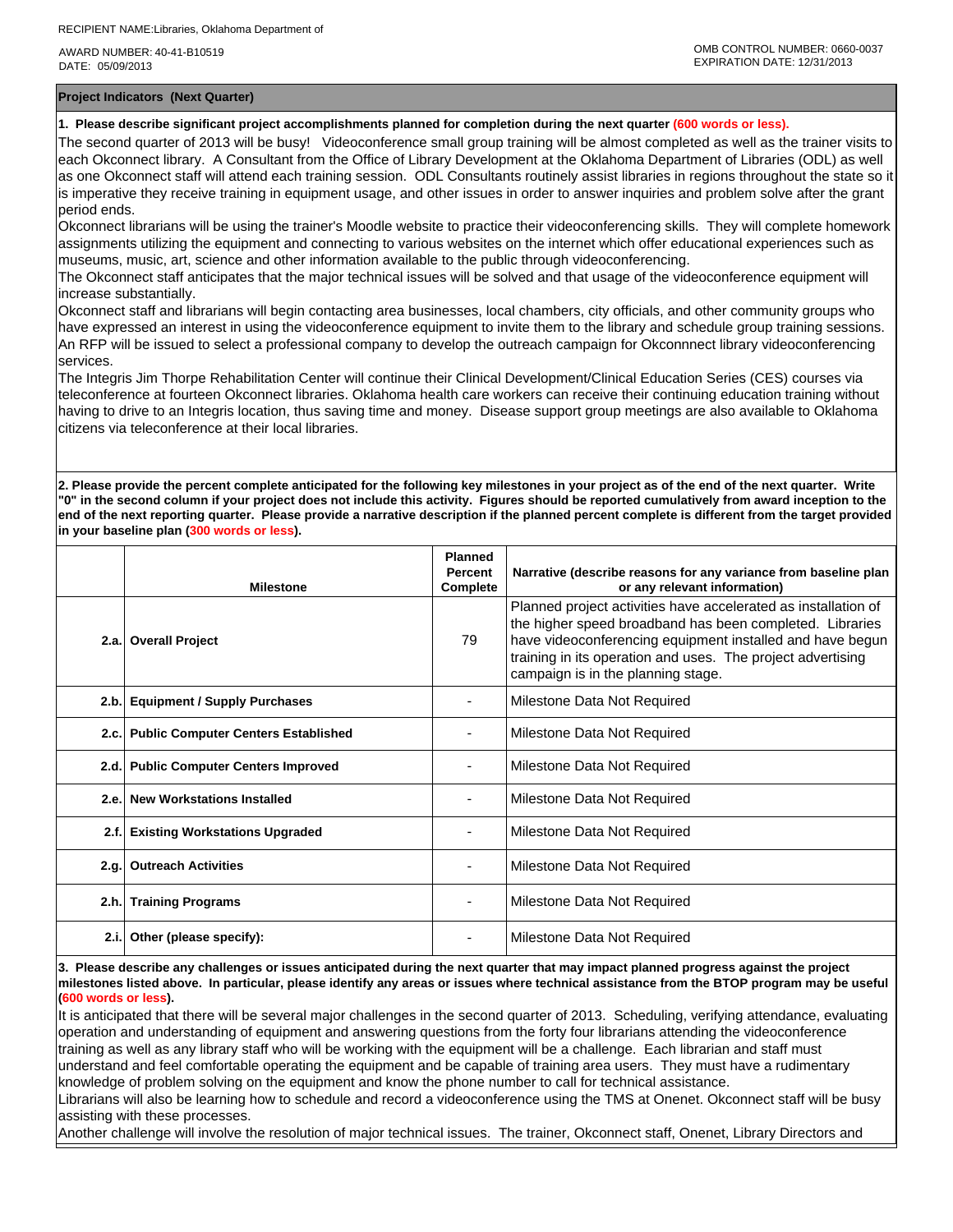library IT staff will all be involved in solving these issues.

The development of the advertising campaign will begin during this quarter. Okconnect staff will be collaborating with the company to develop the campaign.